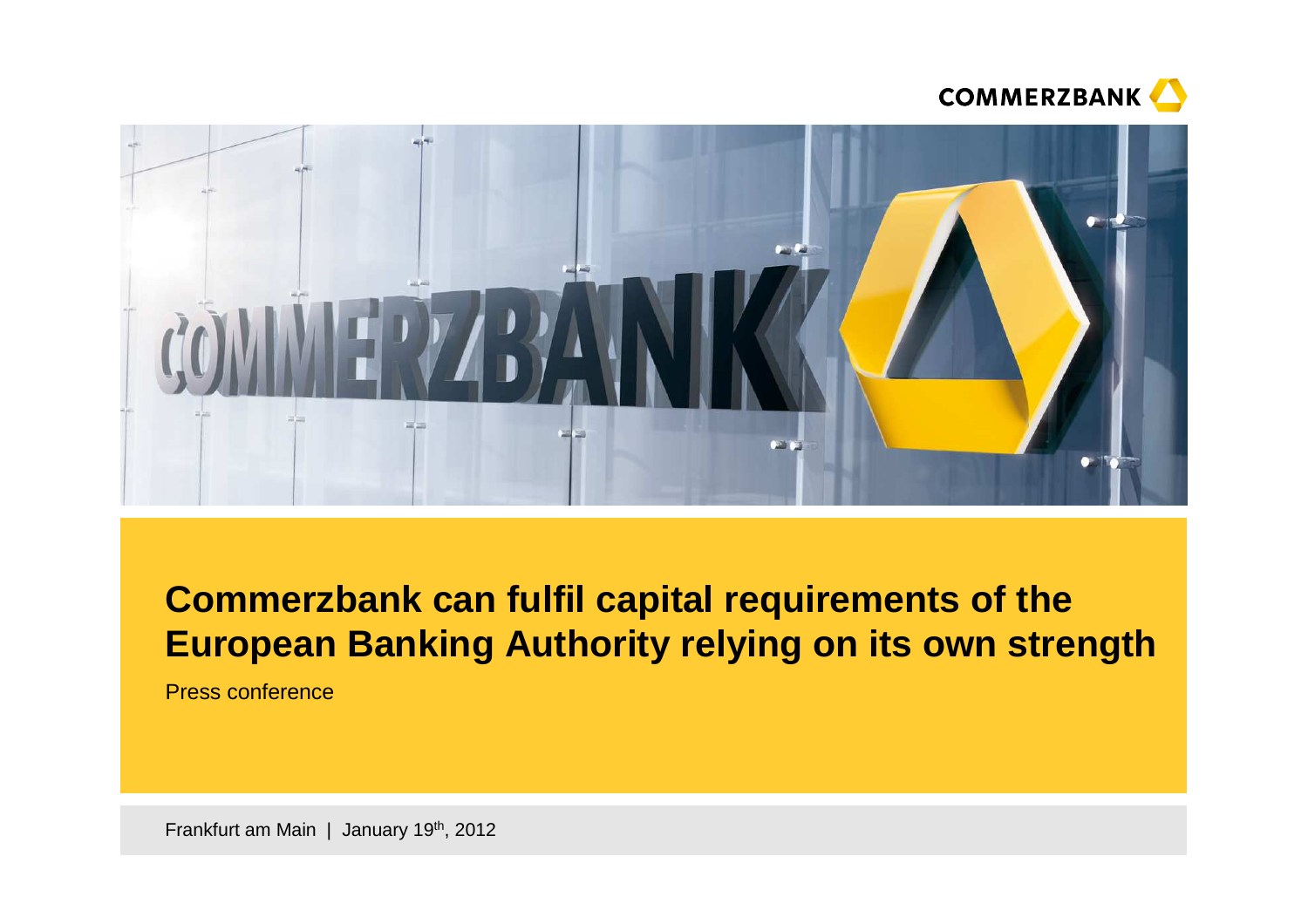

### **Commerzbank with significant risk downsizing within three years**

#### **Total Assets**

in €bn

Significant reduction of balance sheet volume of almost 33%



#### **RWA**in €bn

Active RWA management leads to decrease of 29% since Dresdner Bank acquisition

Despite effect of Basel 2.5 (€12 bn) slight reduction of RWA q-o-q



\* preliminary/ unaudited figures, RWA Dec 2011 including Basel 2.5 effects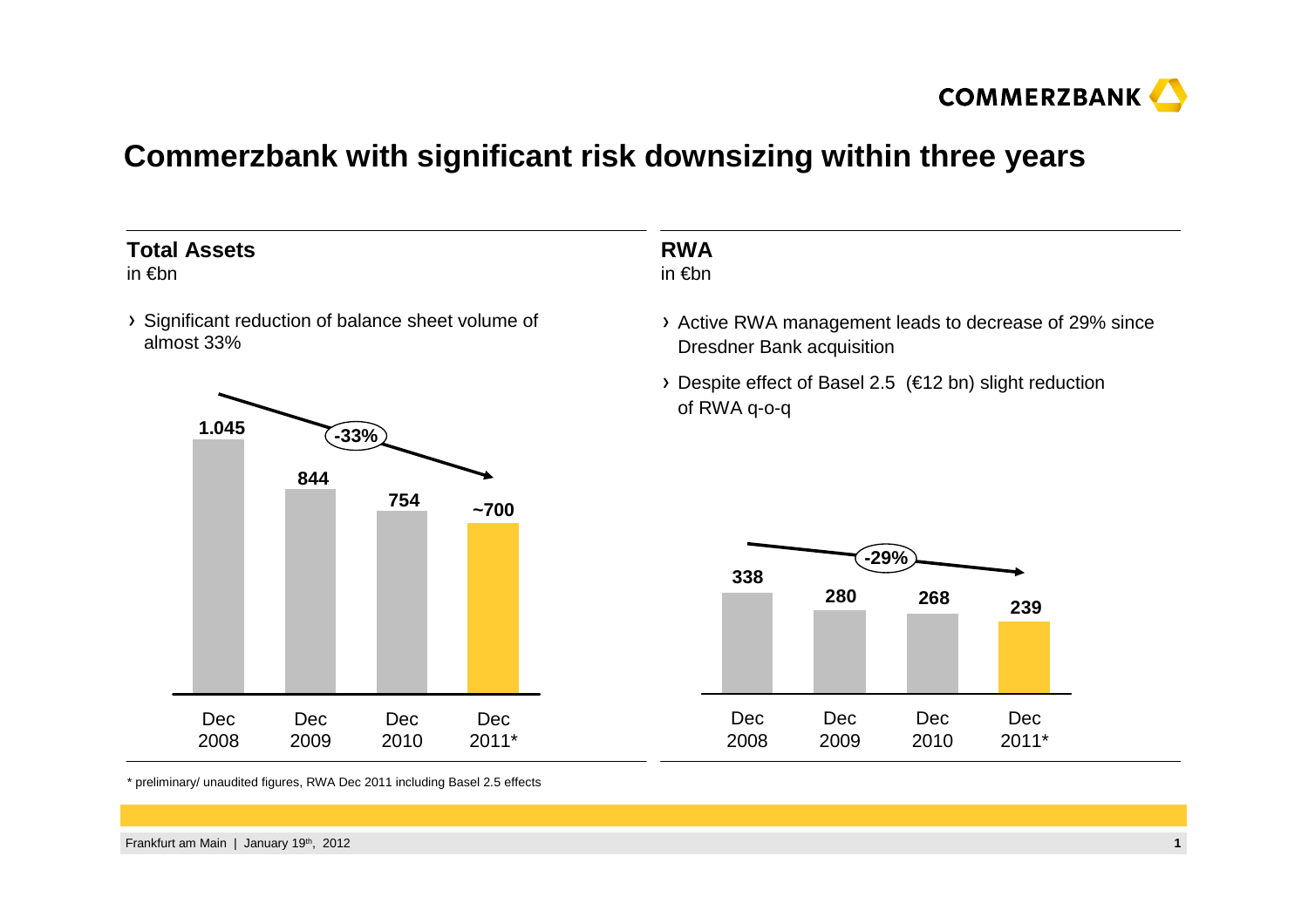

## **Implementation of EBA capital requirement expected to lead to Core Tier I ratio of more than 11%; Basel III minimum ratio to be exceeded**



Systemically Important Financial Institution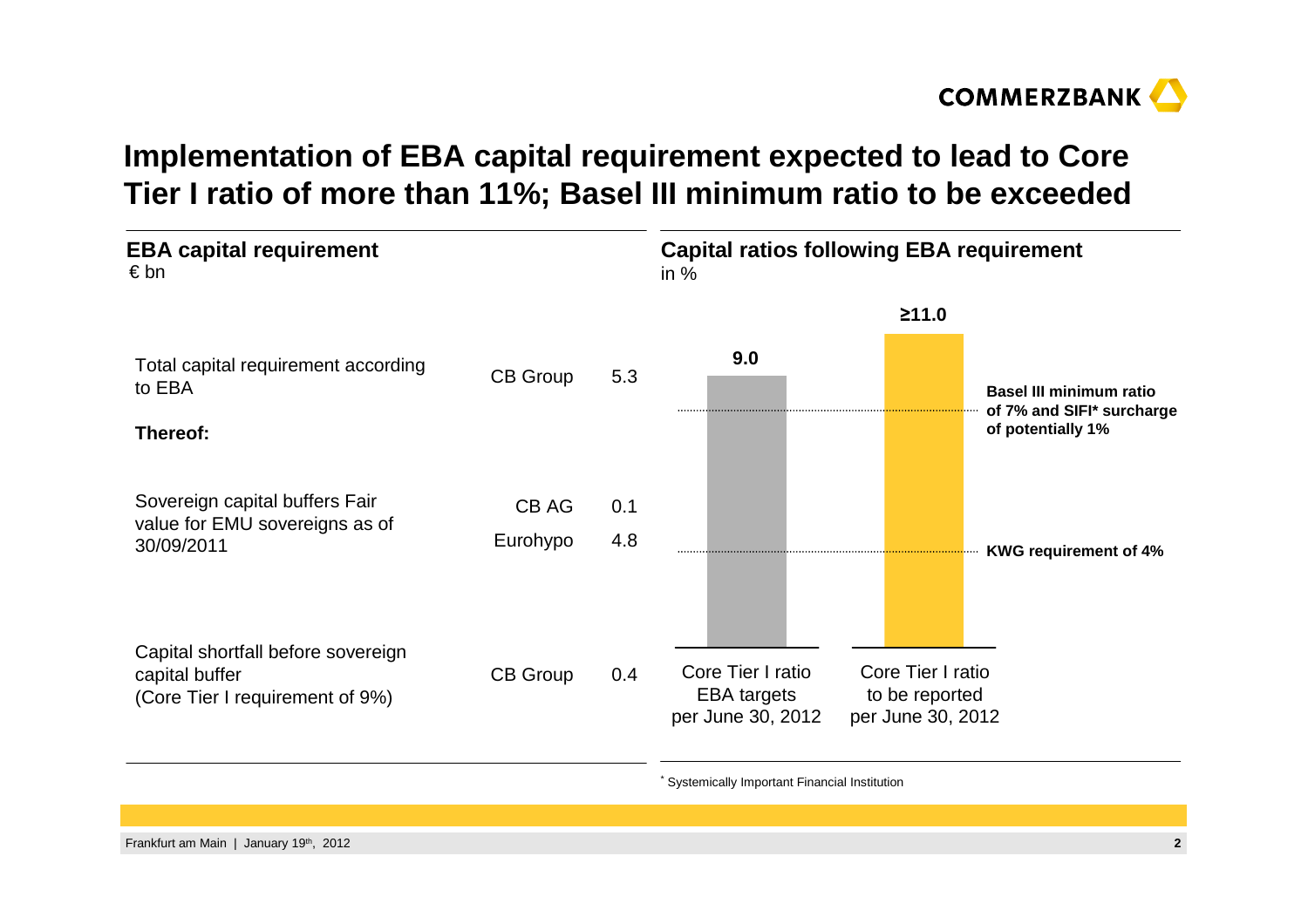

## **Measures to fulfil EBA requirement have been defined –additional potential for capital generation available**



\* Preliminary/ unaudited figures; includes no further write-downs on Greek government bonds; valuation per Q3: 48%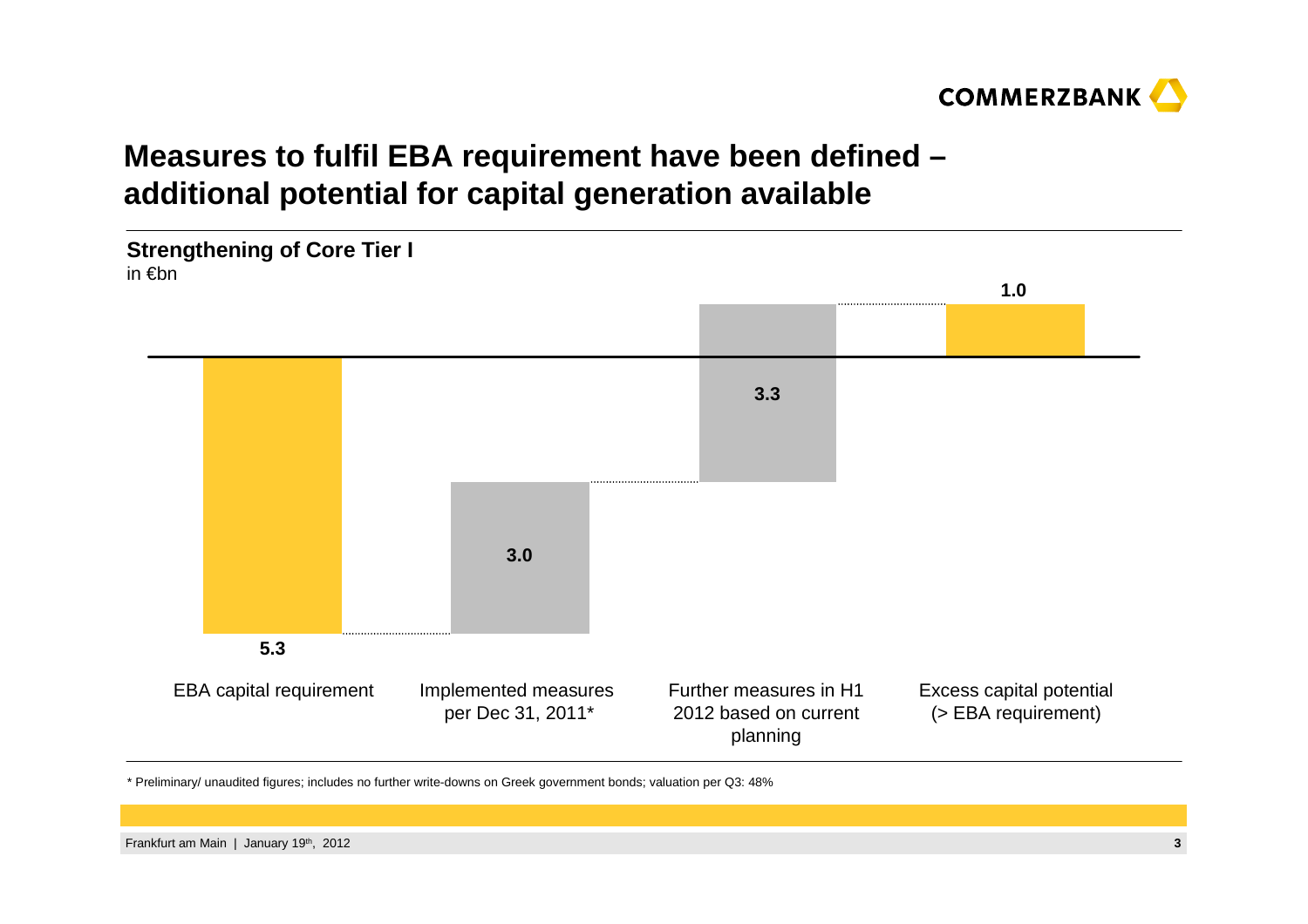

## **Measures to fulfil EBA capital requirement by June 2012well underway**

| <b>RWA management</b>                  | > Volume reduction outside core markets / plans to grow in primary franchise markets remain unchanged | $\bm{\mathcal{S}}$        |
|----------------------------------------|-------------------------------------------------------------------------------------------------------|---------------------------|
|                                        | $\rightarrow$ Risk transfer – securitizations / portfolio sales                                       | $\left(\checkmark\right)$ |
|                                        | > Management of market and counterparty risk                                                          | $\left(\checkmark\right)$ |
|                                        | > RWA efficiency, e.g. mapping of collateral                                                          | $\odot$                   |
|                                        |                                                                                                       |                           |
| <b>Capital management</b>              | > Repurchase of selected hybrid equity instruments in December 2011                                   | Ø                         |
|                                        | > Management of capital deductions                                                                    |                           |
|                                        | > Performance related payments in shares for employees                                                |                           |
|                                        | $\rightarrow$ Restructuring of capital instruments                                                    |                           |
|                                        | > Liability management                                                                                |                           |
|                                        | > Capital measures                                                                                    |                           |
|                                        |                                                                                                       |                           |
| <b>Sale of non-strategic</b><br>assets | > Sales, e.g. Dresdner Bank Headquarters in October 2011                                              | $(\checkmark)$            |
|                                        | > Sale of 14.4% participation in Promsvyazbank                                                        |                           |
|                                        | > BRE Bank and Comdirect are considered strategic                                                     |                           |
|                                        |                                                                                                       |                           |
| <b>Retained earnings</b>               | > Result: Q4 2011                                                                                     |                           |
|                                        | > Result: H1 2012 (incl. further cost measures)                                                       |                           |
|                                        | Measures initiated<br>Measures already implemented                                                    |                           |
|                                        |                                                                                                       |                           |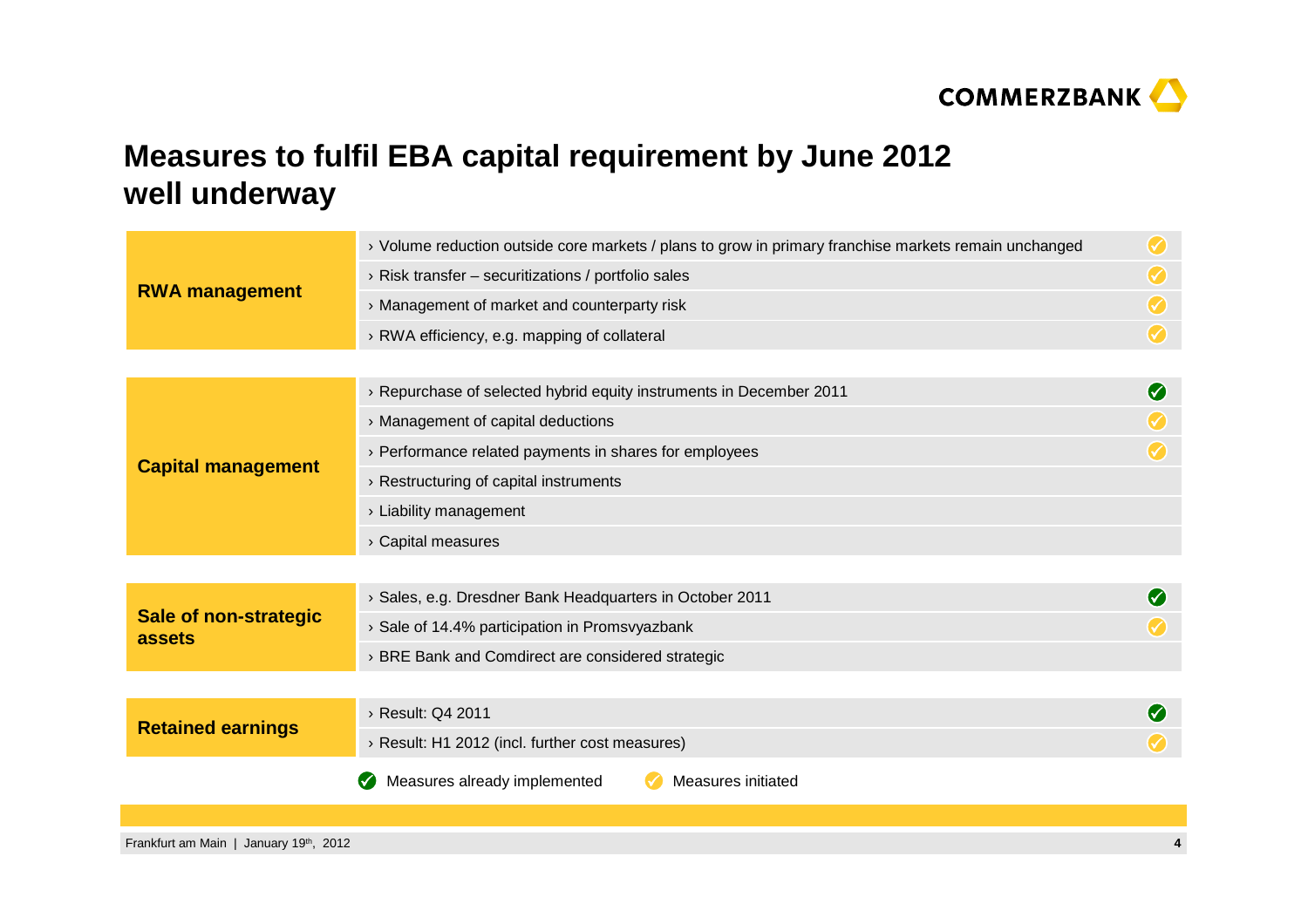

## **Capital requirement to fulfil EBA targets already reduced to€2.3 bn by year end 2011**



\* Preliminary/ unaudited figures; contains no further write-downs on Greek government bonds; valuation per Q3: 48%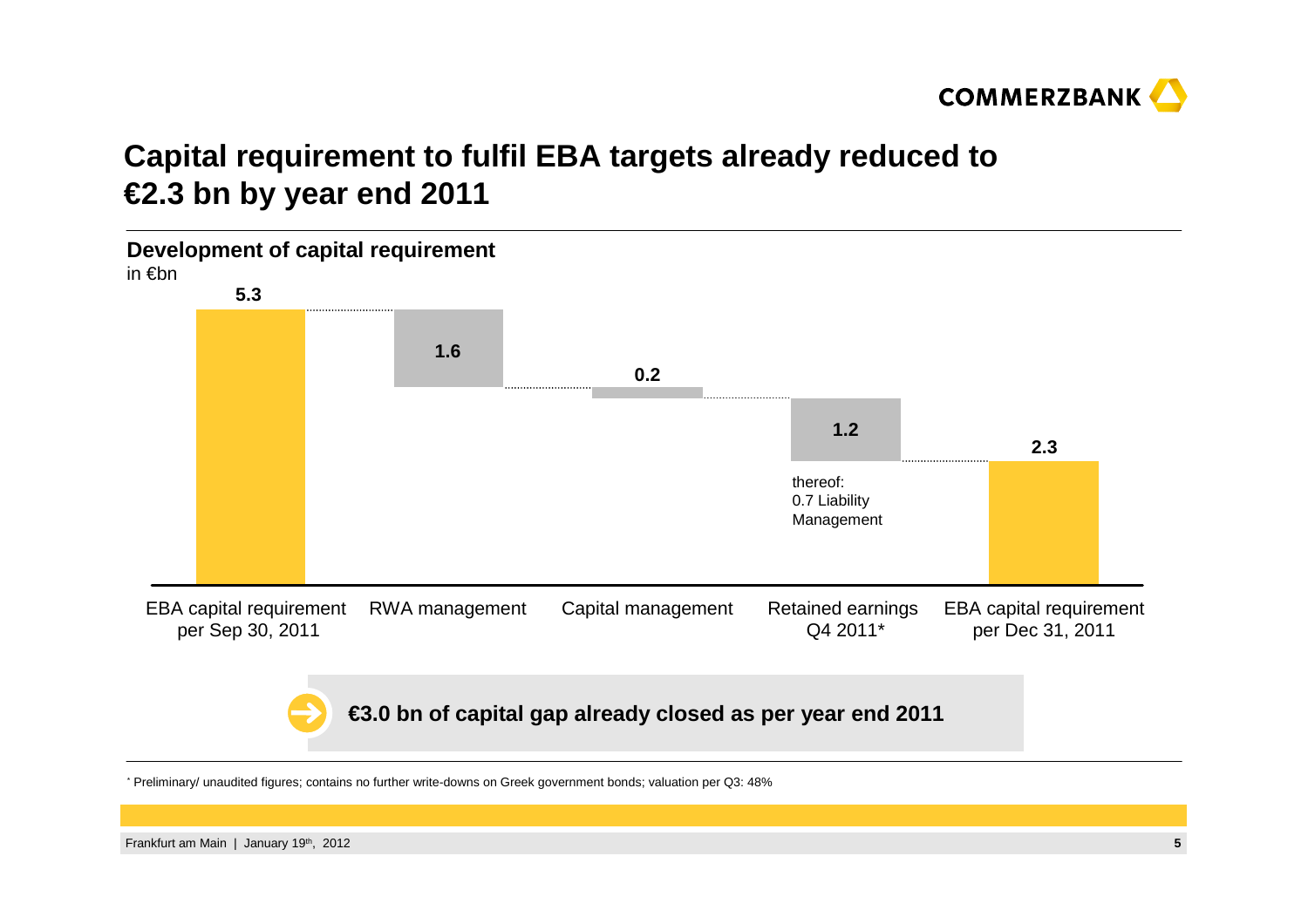

## **Further measures of €3.3 bn planned to close the gap in H1 2012 –excess capital savings potential of €1.0 bn for uncertainties**



\* Includes no further write-downs on Greek government bonds; valuation per Q3: 48%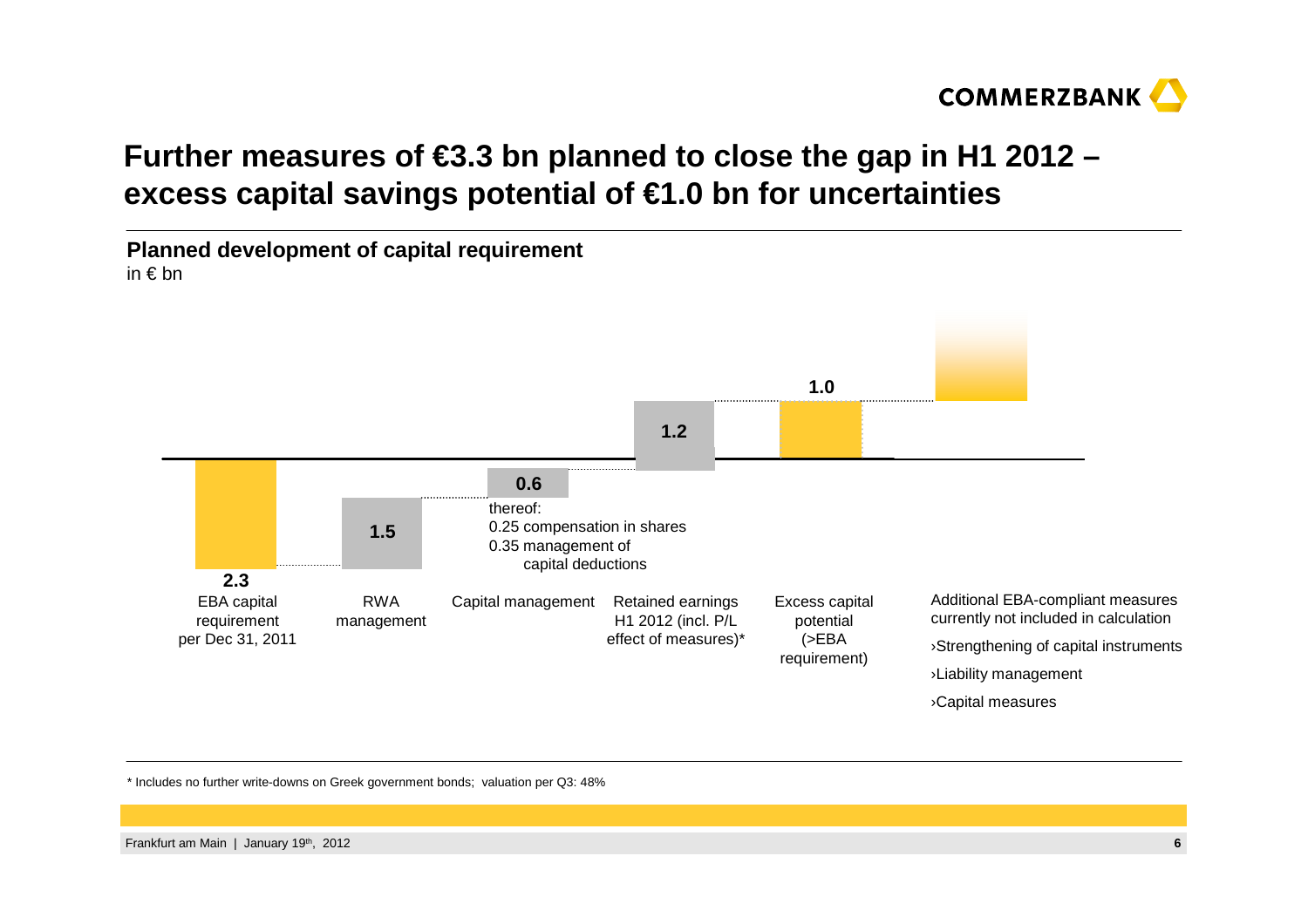

### **Successful RWA management**

**Planned development of RWA until 30.6.2012**in € bn

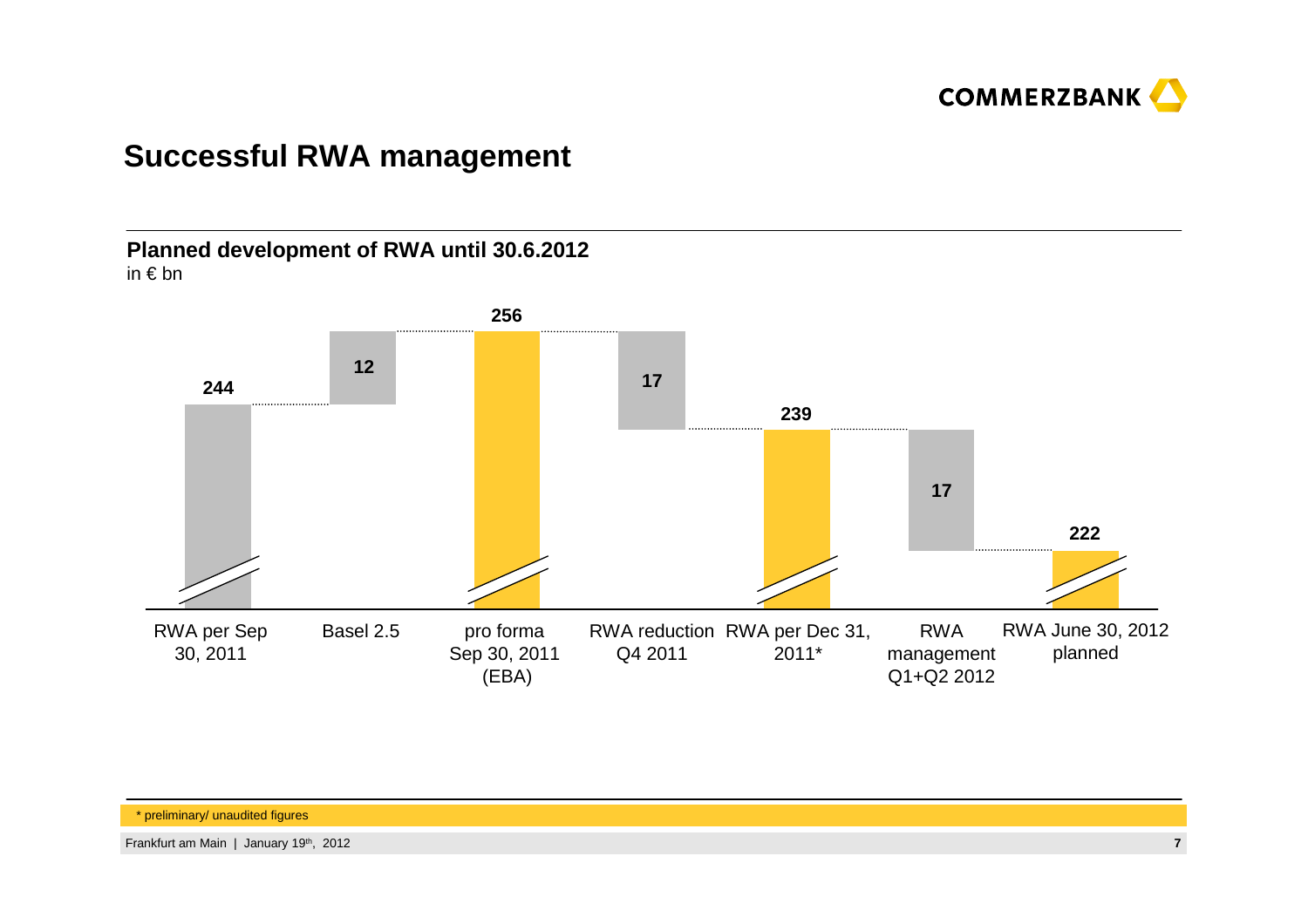

### **No reduction in making credits available to SME sector**



\* MSB Corporates; CoC RE; MSB International / incl. bill guarantees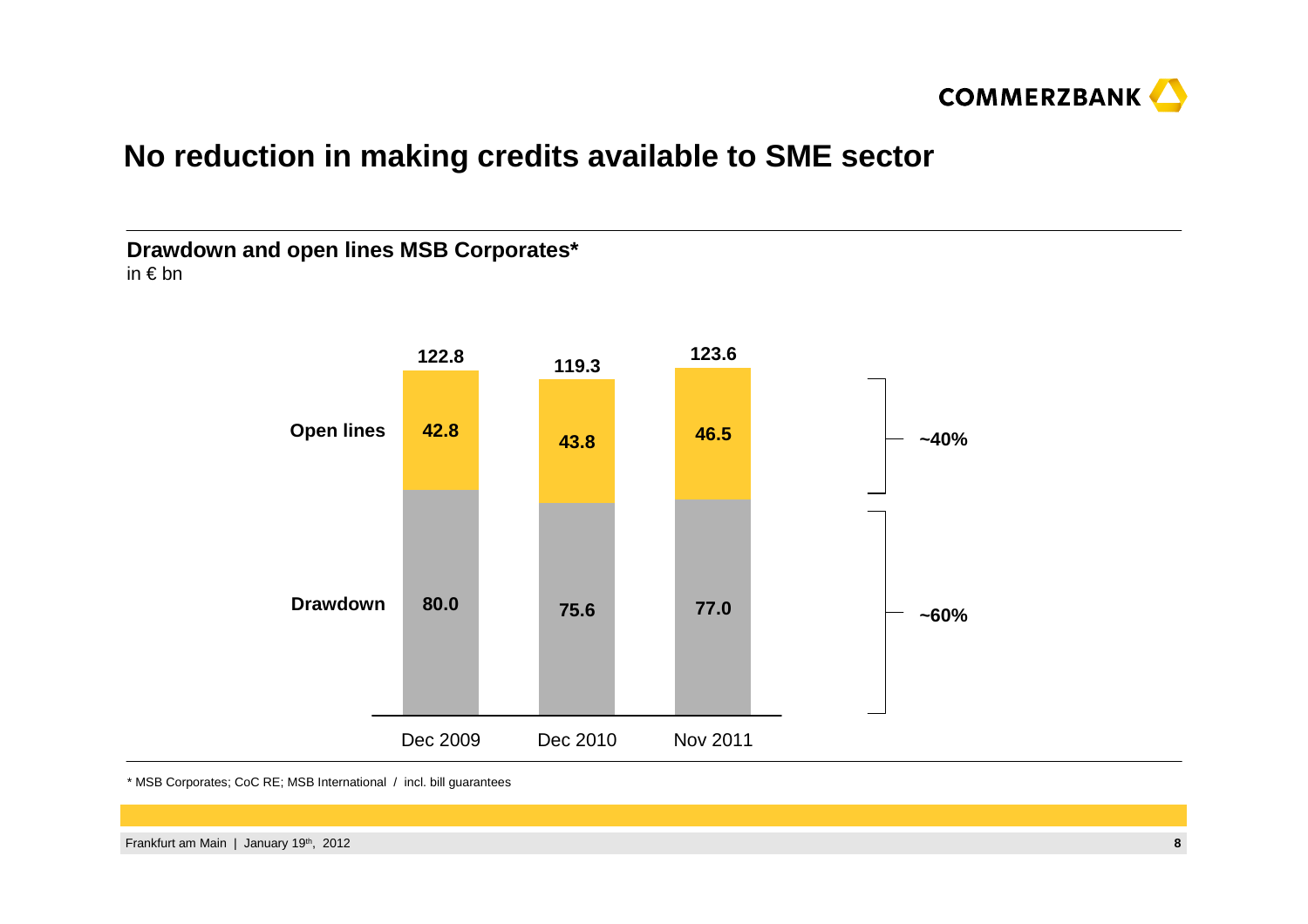

### **High market share among German SMEs, many new customers**



\*Source: Bundesbank, as of 09/2011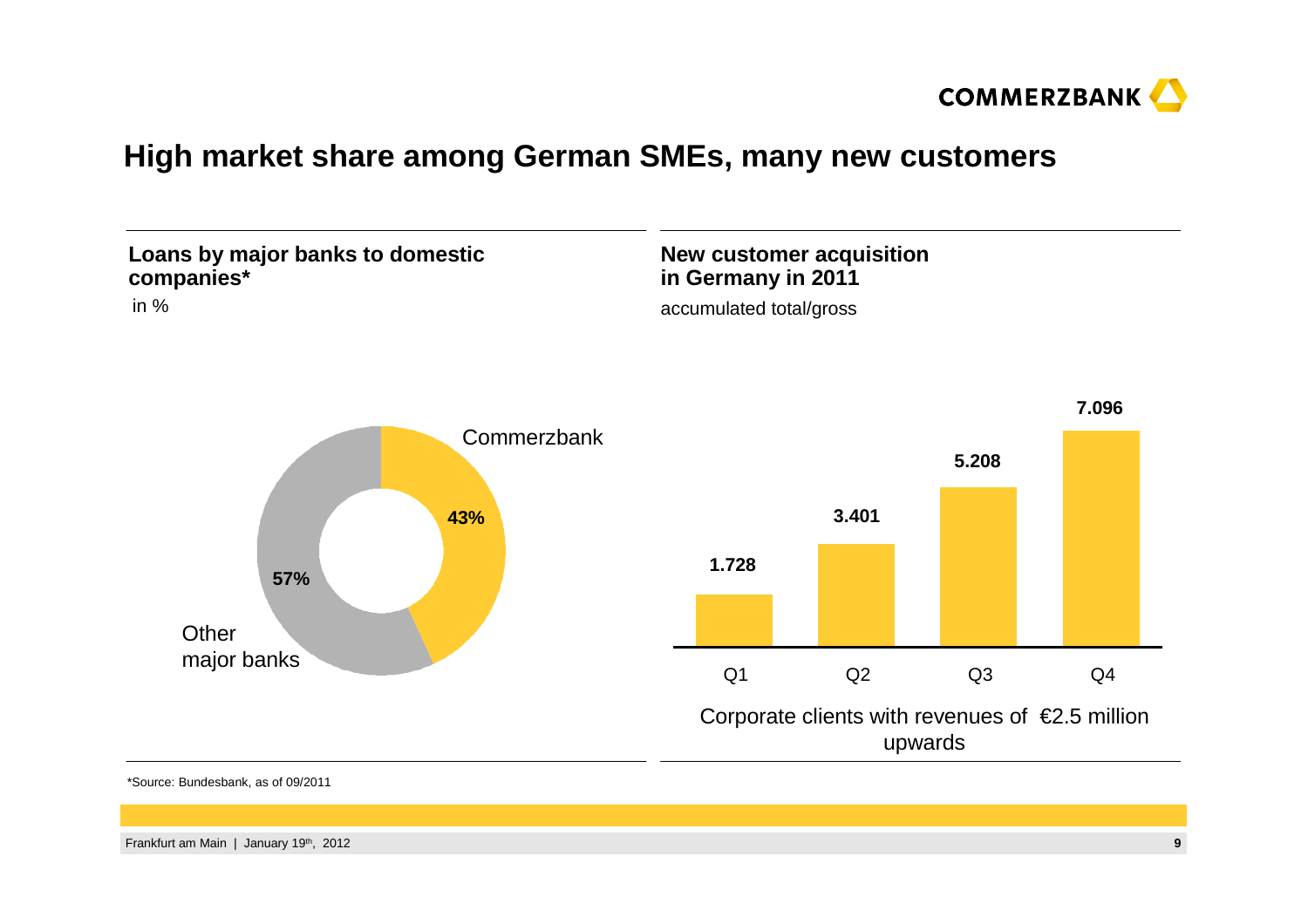

#### **Mittelstandsbank sees focused growth**



**Concentration on established core business in Germany and abroad(customer relationships in Germany/Poland)**

**Reduction of credit lines in our division Financial Institutions, especially in non-EU-zone**



**Swift sale of non-strategic portfolios abroad**



**Synthetic securitisations and increase in capital efficiency through portfolio management**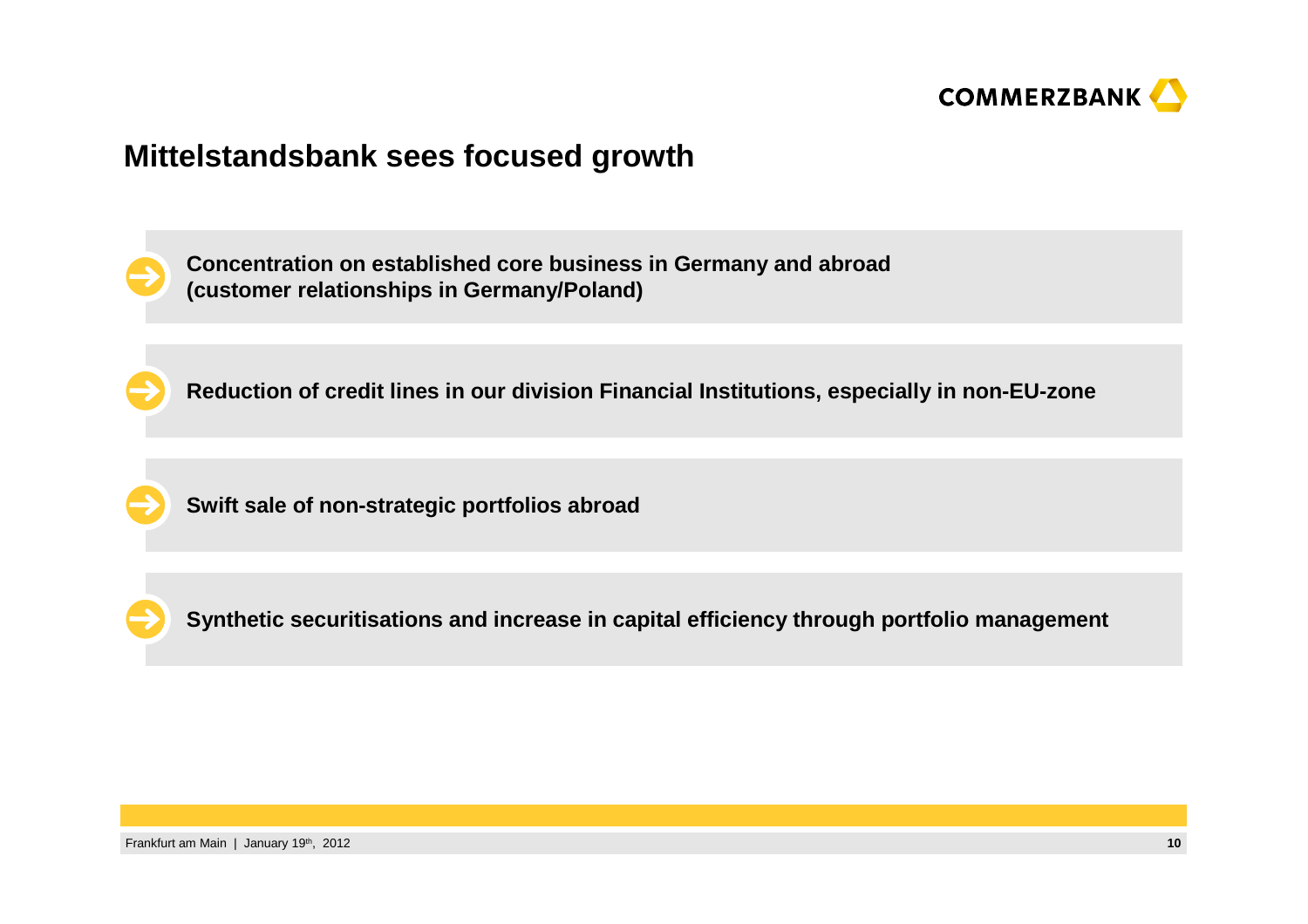

### **Commerzbank is a reliable partner to the German SME sector**

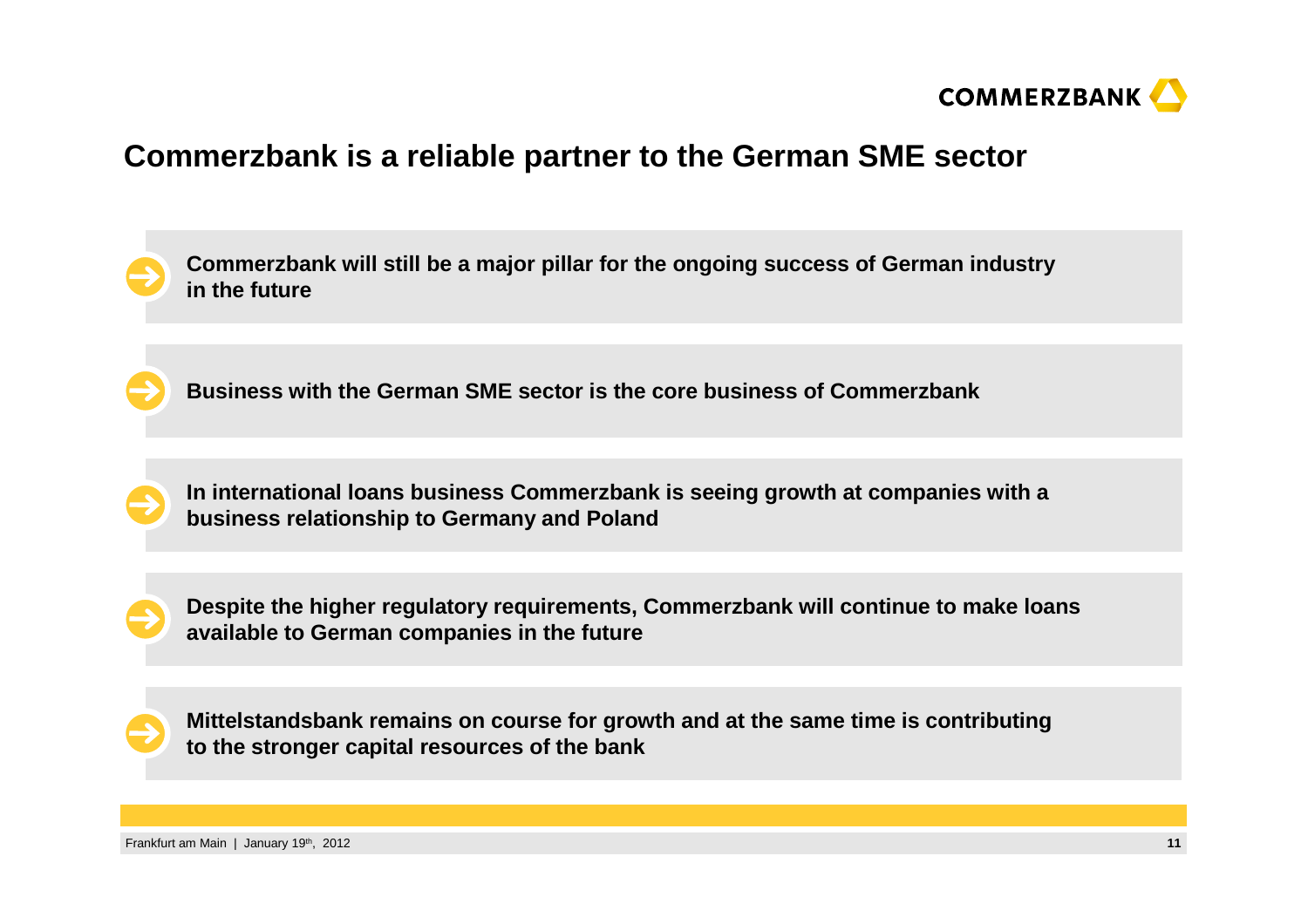

#### **Key take aways**

**Commerzbank well underway to accomplish EBA capital requirements –additional potential for capital generation defined**

**Capital requirement already reduced by 57% as at year end 2011**

**Accelerated downsizing of non-strategic assets sharpens business model** 

**Further growth in our core franchise in Germany and Poland**

**Following EBA requirement Commerzbank on track to come to a Core Tier I ratio of more than 11% per June 30, 2012 – Basel 3 minimum ratio incl. SIFI surcharge expected to be exceeded**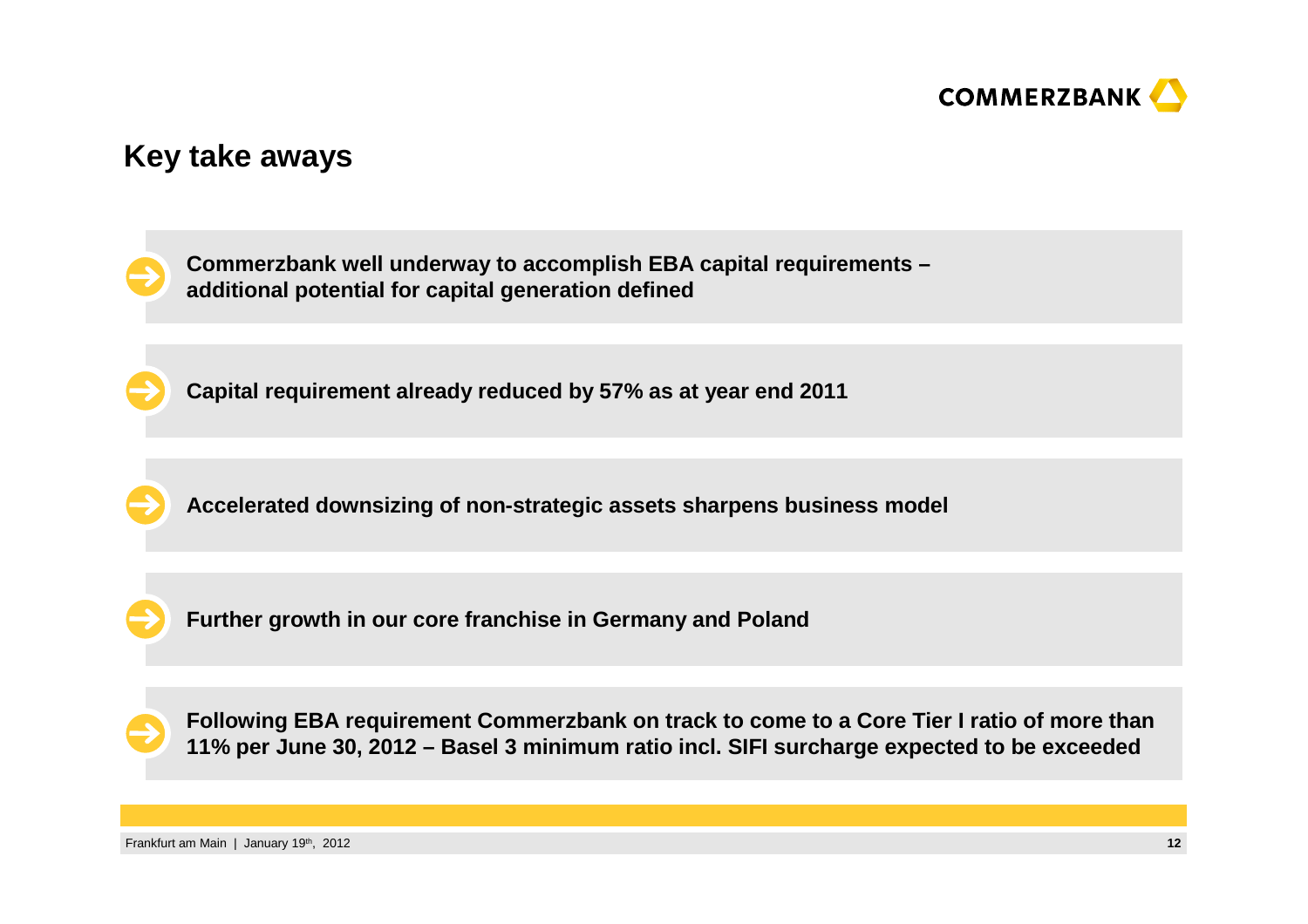

#### **Disclaimer**

This presentation contains forward-looking statements. Forward-looking statements are statements that are not historical facts;they include statements about Commerzbank's beliefs and expectations and the assumptions underlying them. These statements are based on plans, estimates, projections and targets as they are currently available to the management of Commerzbank. Forward-looking statements therefore speak only as of the date they are made, and Commerzbank undertakes no obligation to update publicly any of them in light of new information or future events. By their very nature, forward-looking statements involve risks and uncertainties. A number of important factors could therefore cause actual results to differ materially from those contained in any forward-looking statement. Such factors include, among others, the conditions in the financial markets in Germany, in Europe, in the United States and elsewhere from which Commerzbank derives a substantial portion of its revenues and in which it hold a substantial portion of its assets, the development of asset prices and market volatility, potential defaults of borrowers or trading counterparties, the implementation of its strategic initiatives and the reliability of its risk management policies.

In addition, this presentation contains financial and other information which has been derived from publicly available information disclosed by persons other than Commerzbank ("external data"). In particular, external data has been derived from industry and customer-related data and other calculations taken or derived from industry reports published by third parties, market research reports and commercial publications. Commercial publications generally state that the information they contain has originated from sources assumed to be reliable, but that the accuracy and completeness of such information is not guaranteed and that the calculations contained therein are based on a series of assumptions. The external data has not been independently verified by Commerzbank. Therefore, Commerzbank cannot assume any responsibility for the accuracy of the external data taken or derived from public sources.